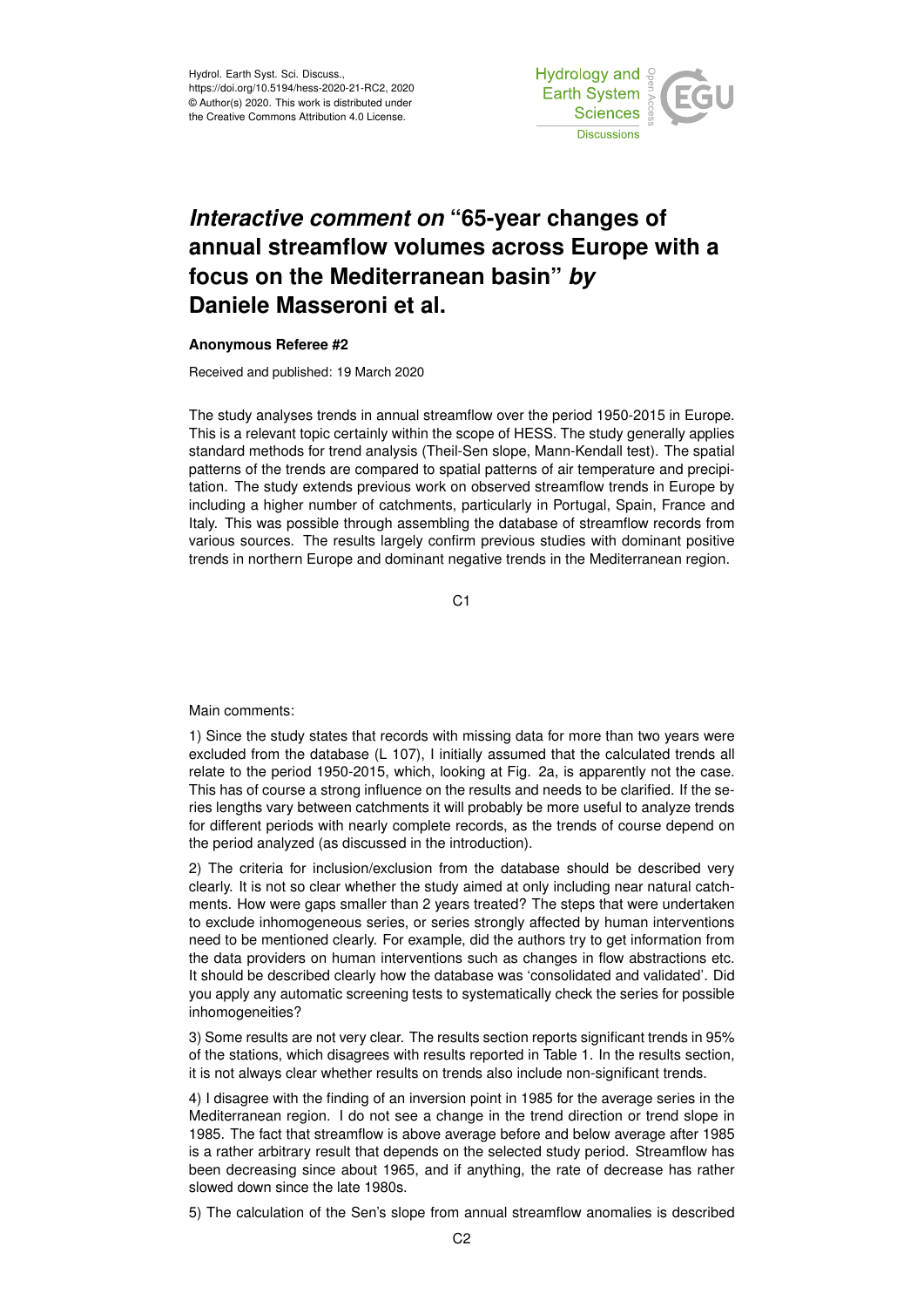as innovative, but if I do not overlook something this should not affect trends (and has probably been done in many studies).

6) The introduction should be improved. The introduction should clearly convey what has been found previously on annual streamflow trends in Europe? What is the gap in the current literature? How is this approached by this study? Please also check the logic of individual sentences and the subdivision of the introduction into paragraphs.

7) The explanation of streamflow trends by trends in air temperature and precipitation remains a bit vague and overlooks areas where it is probably not possible to explain streamflow trends with trends in air temperature or precipitation (such as positive streamflow trends in northern Spain). Some arguments need to be clarified e.g. it is not clear to me how groundwater or snowmelt effects would affect annual (and not only seasonal or monthly) streamflow.

## Detailed comments

P1, L28-30: The logic of the sentence is not clear. There is no contrast between a lot of research and not finding uniform streamflow trends in Europe. When mentioning a lot of research that aimed at investigating streamflow trends in Europe, this should be backed up by some references and their main findings (e.g. Stahl et al., 2010, Stahl et al., 2012).

P2, L33-34: Did these studies also analyze changes in annual streamflow volume? What were the main findings? How did seasonal streamflow change?

P2 L40-47: The section on potential drivers of the streamflow trends remains a bit vague. Are changes in river cross-sections or boat tourism relevant for annual streamflow volumes?

P4, L97: I would suggest to first clearly list the criteria for selecting catchments and then mention the final number of selected catchments at the end.

P4, L101-102: You may use this in the introduction in order to emphasize your contri-

## C3

bution in comparison to previous studies.

P4, L103-109: The description of the criteria for inclusion/exclusion from the database should be very clear. It is not very clear whether you aimed at including only near natural catchments. Did you check information from the data providers on human interventions such as changes in flow abstractions etc. (that would directly influence the trends)? Your database contains ∼3900 series of 65-years data. It is a lot of work to visually scan daily data of all these series. Could you provide some detail on how this was achieved? Did you apply any automatic screening tests? How were inhomogeneities identified?

P5, L123ff: Why would it make any difference in terms of trend slope whether you calculate it on the original data or on the anomalies?

P5, L128: Delete "To homogenize the annual streamflow series", since dividing by catchment area cannot homogenize a time series.

P5, L132ff: Have you checked the streamflow series for autocorrelation? How did you deal with series that contain significant autocorrelation?

P6, L138: Since the streamflow volumes were divided by area, runoff depths would be more appropriate (instead of streamflow volume), no? (adjust throughout the paper)

P6, L145 and 146: This seems not correct, Table 1 shows positive trends in 7% and negative trends in 5% of the catchments?

P6 Fig. 3: These figures are not necessary in my opinion.

P6, L151: The unit of annual streamflow per area is length/time (e.g.  $m^3/(km^2 \text{ year})$ , or mm y-1). Therefore the change in runoff over a certain period is length/time<sup>2</sup> (e.g.  $m^3$ /(km<sup>2</sup> year<sup>2</sup>)).

P7, L170; legend and caption of Fig. 5: replace rainfall by precipitation (assuming that snow is included).